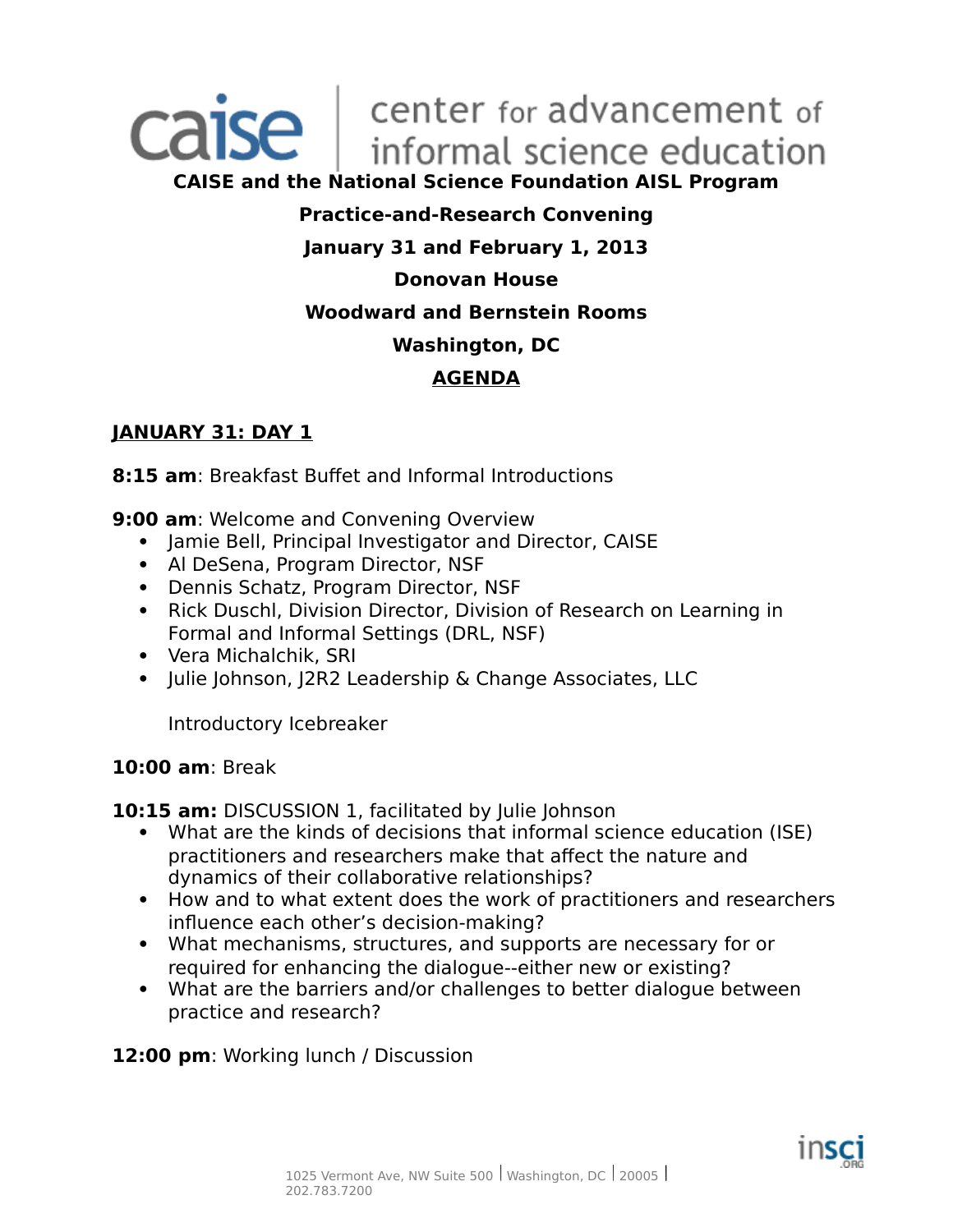## Caise | center for advancement of<br>informal science education

#### **1:15 pm**: DISCUSSION 2, facilitated by Julie Johnson

- Is it important and feasible that the ISE field and/or its sectors (e.g. science centers/museums, media, gaming, after school) have research agendas?
- Is a research agenda the only or best way to characterize what is needed?
- What kinds of issues or questions would a research agenda help us address?
- What would it take to have a research agenda for the field writ large, or for individual sectors?

#### **3:00 pm**: Break

**3:15 pm**: DISCUSSION 3, facilitated by Julie Johnson

This discussion will be on a topic generated or driven in some way by the participants. Potential topics could include:

- The distinctions and similarities between research and evaluation
- Best practices for practitioner-researcher partnerships
- Is there enough research going on in ISE and how would we characterize the current quality? How would we increase output and quality?
- Another topic identified by convening participants

**5:00 pm**: Adjourn for the day

**6:00 pm:** Working dinner (paid for, for out-of-own participants) — Zentan Restaurant, Donovan House Hotel

#### **FEBRUARY 1: DAY 2**

**8:15 am**: Working Breakfast Buffet

**8:55 am**: Logistics and reimbursement instructions, led by Kalie Sacco

**9:00 am**: Opening Discussion — Reflections on Day 1, introduced by Jamie Bell and Al DeSena, Facilitated by Julie Johnson

- Representative group of participant respondents
- Reflections from NSF Program Officers

**10:00 am**: Practice-and-Research and CAISE Infrastructure Work, led by Trevor and Darrell Porcello, facilitated by Julie Johnson